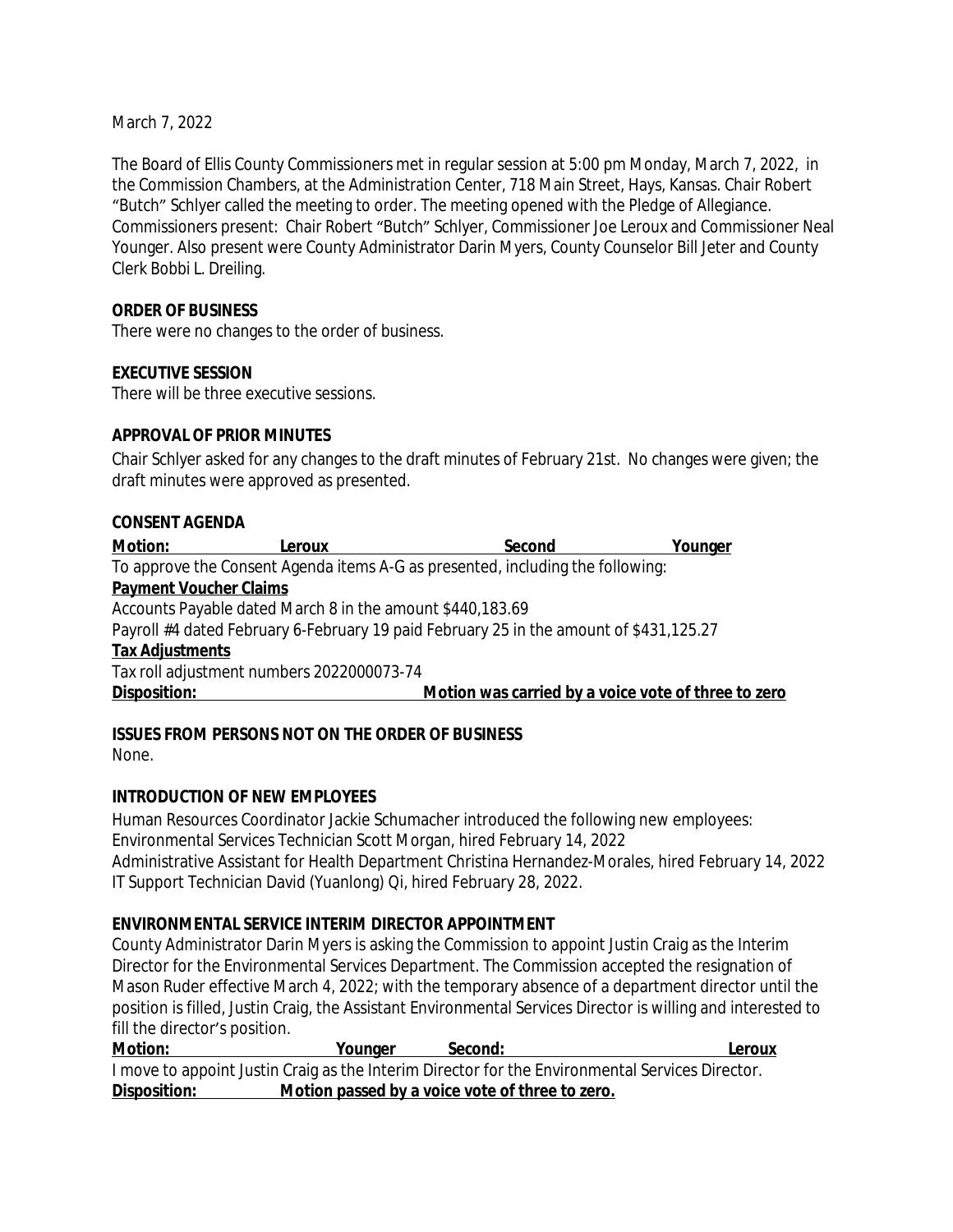# **ELLIS COUNTY PUBLIC HEALTH OFFICER APPOINTMENT**

County Administrator Darin Myers is requesting the Commission to appoint a new Public Health Officer. The current Public Health Officer Jason Kennedy had offered to stay on in such position to assist Kim Reel with the transition until March 2022.

**Motion: Younger Second: Leroux** I move to appoint Kim Reel as the Public Health Officer for Ellis County. **Disposition: Motion passed by a voice vote of three to zero.**

# **HEALTH DEPARTMENT MEDICAL DIRECTOR**

Ellis County Health Director Kim Reel is requesting a six percent (6%) COLA increase of \$48 per month for the Medical Director (Dr. Knoll). The new salary would be \$848 per month. Dr. Know has done an outstanding job as the Medical Director especially throughout the last two years during the COVID pandemic. This increase will be \$576 per year in addition to any cost-of-living increases that the Commission approves in the future. This amount can be absorbed in the 2022 ECHD budget and will be added to the 2023 budget.

**Motion: Leroux Second: Younger** I move that the Ellis County Commission approve a 6% COLA pay increase of \$48 per month for the position of medical director of Ellis County Health Department, which is the same as what has been approved for all Ellis County employees. This modification will go into effect in April 2022. **Disposition: Motion passed by a voice vote of three to zero.**

## **HEALTH DEPARTMENT GRANTS**

Ellis County Health Director Kim Reel is requesting the Commission approve the 2023 Grant Applications through Kansas Department of Health & Environment (KDHE). These are the following grants that are available this year: Immunization Action Plan (IAP), Public Health Emergency Preparedness (PHEP) State Formula (SF) and COVID grants. The COVID grant money will be used to build, expand, train and keep the public health staff in place to help jurisdictions with COVID-19 prevention, response and recovery efforts. These grants will run out in November 2022 and before the end of 2023. They will help with staffing infrastructure, ELC Optional Opportunities and ELC Expanding Infrastructure. They are working with KDHE to move several sections of this grant into the remodel portion of their building, or about \$213,000. Commercial Builders has been generous enough to spend time with staff to develop a rendering of what the remodel would do for the office space. This grant would cover nearly all the costs of the remodel if the Commission approves moving forward with the grant applications.

**Motion:** Schlyer Second: Younger I move to approve the 2023 Grant application for the Ellis County Health Department offered through the State of Kansas Department of Health and Environment.

**Disposition: Motion passed by a voice vote of three to zero.**

# **HEALTH OFFICE CONFERENCE ATTENDANCE**

Ellis County Health Director Kim Reel is asking the Commission to approve the closing of the health office on March 29-31 so the staff can attend the health department conference. With new staff at the health department there is need of training and development to continue to build upon the health department services offered to Ellis County. The conference is arranged by Wichita State University and hosted at the Manhattan Conference Center on March 29-31. If approved staff will make sure proper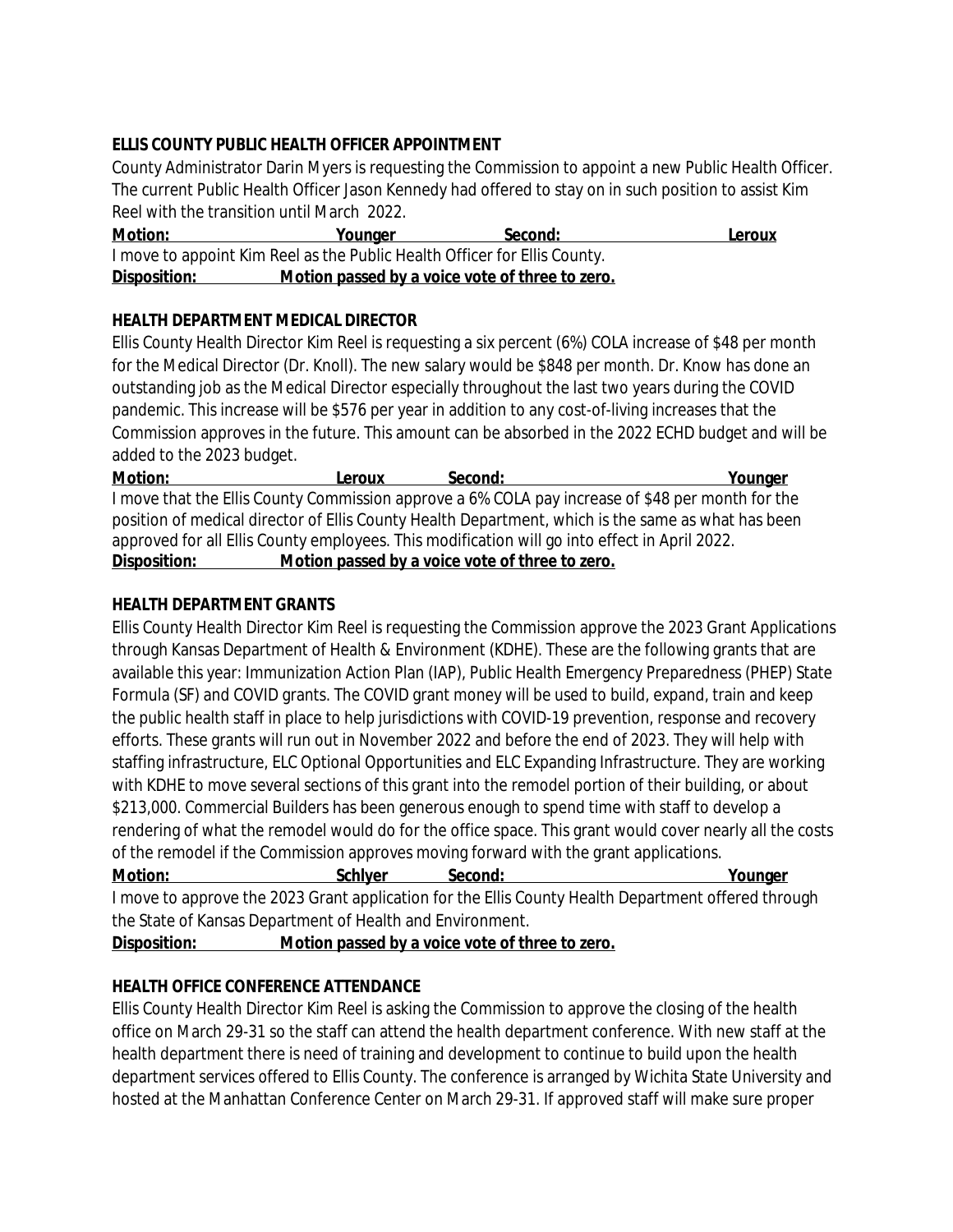public notices are made, and appointments would not be scheduled for those days. Reel said there would be no financial impact as there is a COVID grant that would cover these expenses. Schlyer said normally he would not agree to such a closure; but, with the recent COVID-19 and change of staff, he agrees to close the office.

**Motion: Younger Second: Leroux** I move to allow the Ellis County Health Department to close March 29-31 to allow staff to attend the health department conference.

**Disposition: Motion passed by a voice vote of three to zero.**

## **DAILY JAIL RATES**

Sheriff Scott Braun is asking for approval for an increase for the housing of inmates. Upon review of the daily costs of inmates for food, lodging, medical, staff cost and inflation it was found that the current \$40 per day per inmate cost is creating a deficit for the County. The increase would offset expenses should Municipalities house inmates with the Sheriff's office and begin payment from the Kansas Department of Correction at the rate of \$65 per day after the inmate is sentenced to prison. This is not intended for a revenue source, but rather to be budget neutral.

**Motion:** Leroux Second: Younger I move to approve the increase of the housing of inmates for outside Municipalities and KDOC from \$40

per day to \$65 per day.

**Disposition: Motion passed by a voice vote of three to zero.**

#### **NATIONAL HERITAGE FOUNDATION/30 X 30**

The Commissioners had asked Jeter to provide information and clarification on the news going around between National Heritage Foundation and the "30 x 30 Land Grab" program. In May of 2021 the County Commissioners approved Resolution 21-09 to oppose the National Heritage Foundation. The Commission has asked if the County would need to adopt a new resolution to also opposed the 30 x 30 program. He said there is a Resolution that he can prepare another Resolution for the 30 x 30 program. The Commission said they would discuss it at a later date to see if they will need a new resolution.

## **ELLIS COUNTY BURN BAN**

Fire & Emergency Management Director Darin Myers is asking for guidance from the Commission on whether to implement a burn ban. On January 10, 2022 the commission approved a burn ban Resolution 2022-04 for the unincorporated areas of Ellis County. At that time there had been minimal snow moisture on the ground and the burn ban was not implemented. Two months later there is still minimal moisture received and with temperatures starting to rise the changes of wildland fires will continue to increase. Myers said to not cause confusion he is suggesting the burn ban be put in place and stay in place until a significant amount of moisture is received. The Commission told Myers to proceed in placing the burn ban into effect.

## **COUNTY ADMINISTRATOR REPORT**

County Administrator Myers gave each of the Commissioners a 2022 budget book. Myers indicated that the first week of April is when the budget forecast needs to be looked at for 2023.

## **COUNTY COMMISSION REPORTS**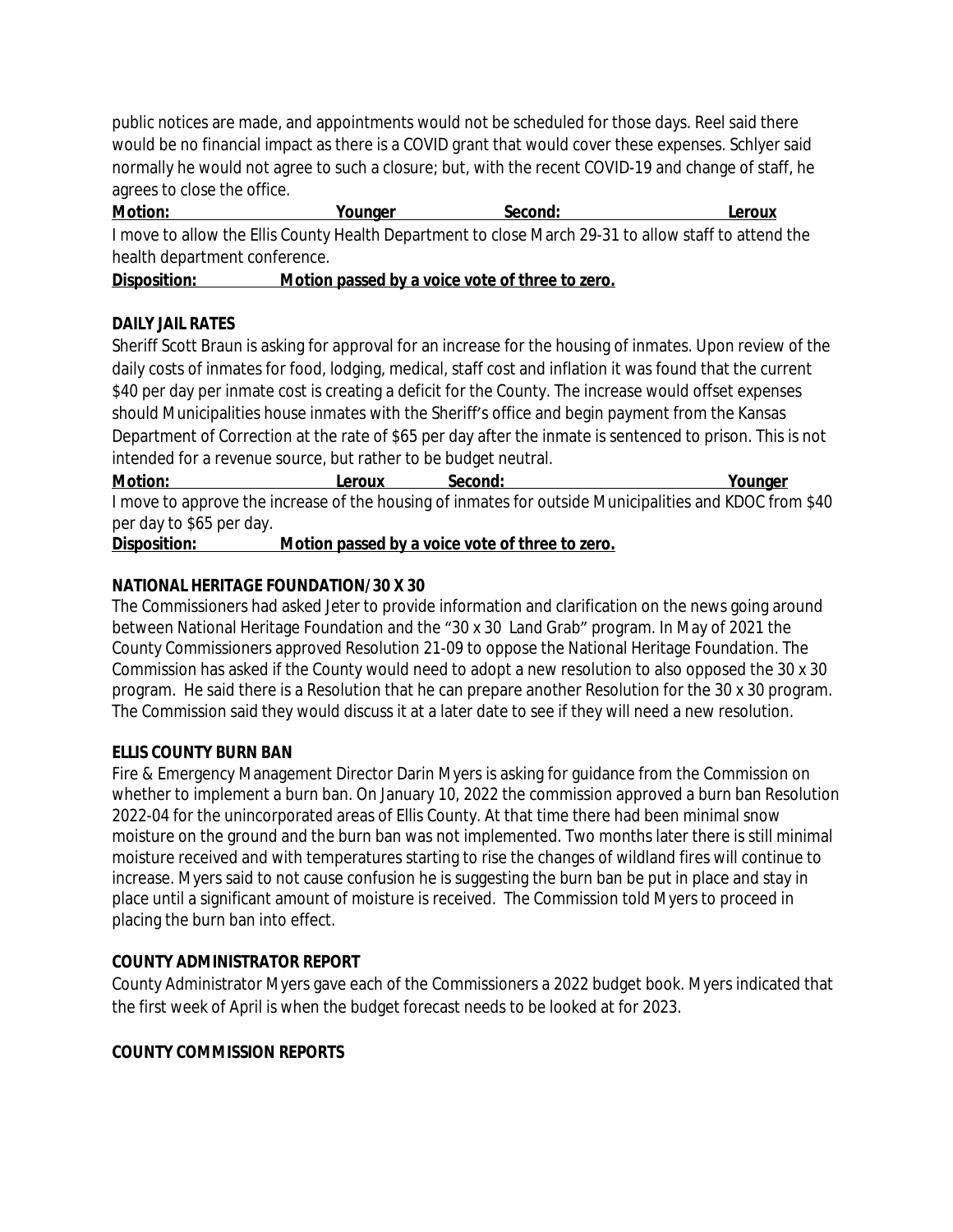Younger attended a school board luncheon and the Ellis County Planning and Development meeting. He thanked the Firefighters of Ellis County, as well as all employees. Leroux visited with the County attorney and Heartland Community Foundation. Schlyer had no report.

# **EXECUTIVE SESSION**

**Motion: Schlyer Second: Younger**

To recess into Executive Session for 10 minutes under the following exception to the Kansas Open Meeting Act pursuant to the attorney-client privilege exception with the subject to be discussed during executive session service contracts. Those persons to attend are Chair Butch Schlyer, Commissioner Neal Younger, Commissioner Joe Leroux, County Counselor Bill Jeter, Sheriff Scott Braun and County Administrator Darin Myers.

**Disposition: Motion passed by a voice vote of three to zero.**

The Executive Session started at 5:35 pm.

The Open Session resumed at 5:45 pm with no action taken.

**Motion: Schlyer Second: Younger**

To recess into Executive Session for 20 minutes under the following exception to the Kansas Open Meeting Act pursuant to the preliminary discussion of acquisition of real estate exception, with the subject to be discussed during executive of potential purchase. Those persons to attend are Chair Butch Schlyer, Commissioner Neal Younger, Commissioner Joe Leroux, County Counselor Bill Jeter, Public Works Director Brendan Mackay and County Administrator Darin Myers.

**Disposition: Motion passed by a voice vote of three to zero.**

The Executive Session started at 5:45 pm.

The Open Session resumed at 6:05 pm with no action taken.

**Motion: Schlyer Second: Younger**

To recess into Executive Session for 5 minutes under the following exception to the Kansas Open Meeting Act pursuant to no-elected personnel matter exception, with the subject to be discussed during executive personnel issues. Those persons to attend are Chair Butch Schlyer, Commissioner Neal Younger, Commissioner Joe Leroux, County Counselor Bill Jeter and County Administrator Darin Myers. **Disposition: Motion passed by a voice vote of three to zero.**

The Executive Session started at 6:05 pm.

The Open Session resumed at 6:16 pm with no action taken.

## **ADJOURNMENT**

With no further business, Chair Schlyer adjourned the meeting at 6:16 pm. The next regular meeting with be held on Monday, March 14, 2022, the Administrative Center Commission Chambers, 718 Main Street, Hays, Kansas at 5:00 pm.

BOARD OF ELLIS COUNTY COMMISSIONERS

\_\_\_\_\_\_\_\_\_\_\_\_\_\_\_\_\_\_\_\_\_\_\_\_\_\_\_\_\_\_\_\_\_\_\_\_

\_\_\_\_\_\_\_\_\_\_\_\_\_\_\_\_\_\_\_\_\_\_\_\_\_\_\_\_\_\_\_\_\_\_\_\_ ROBERT "BUTCH" SCHLYER, CHAIR

NEAL YOUNGER, COMMISSIONER

\_\_\_\_\_\_\_\_\_\_\_\_\_\_\_\_\_\_\_\_\_\_\_\_\_\_\_\_\_\_\_\_\_\_\_\_\_ JOE LEROUX, COMMISSIONER